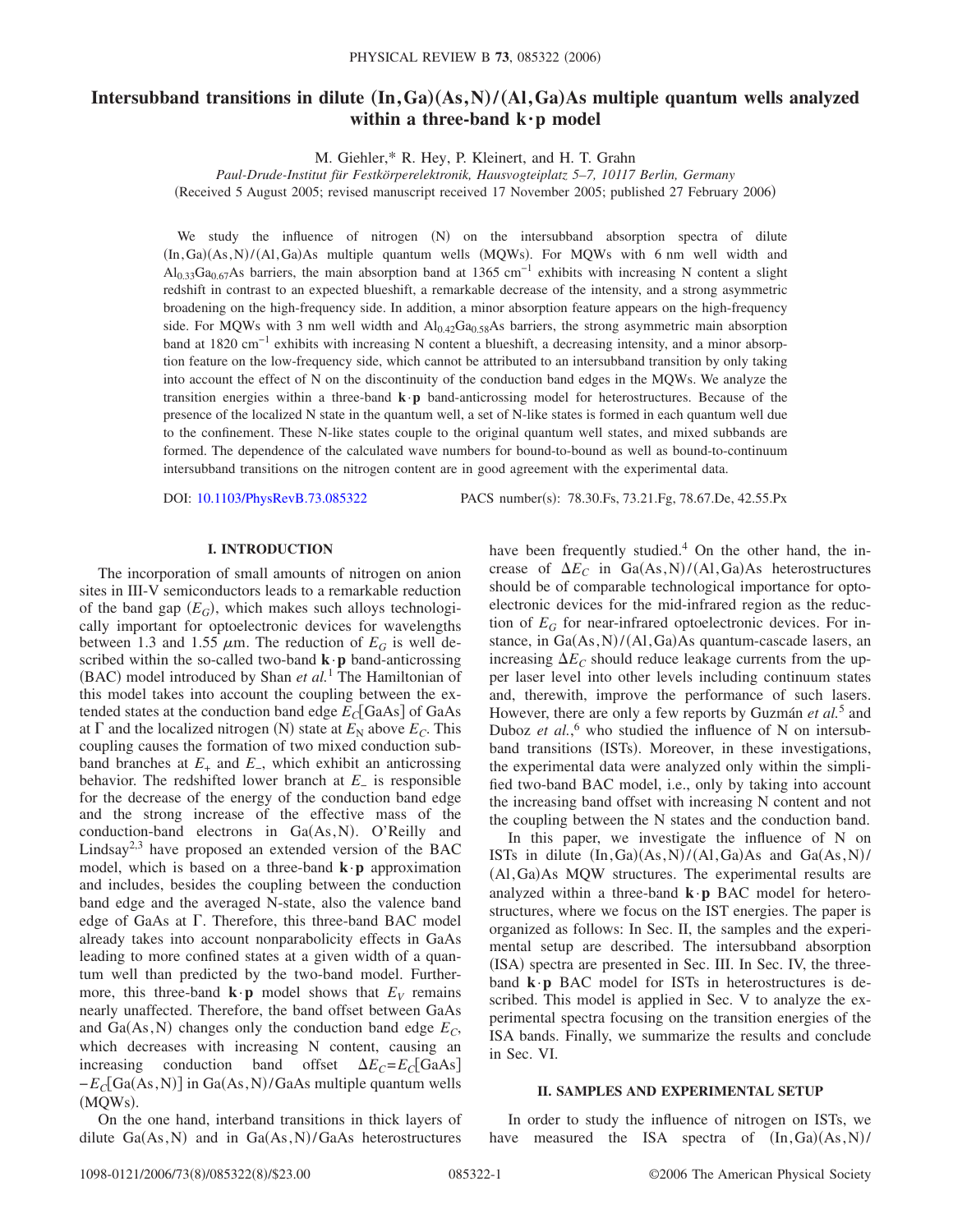(Al, Ga) As MQWs. These samples were grown on semiinsulating (SI) GaAs substrates by molecular-beam epitaxy (MBE) as described in Ref. 7. Each MQW consists of 50 periods with a nitrogen content  $N_N \leq 4\%$ . The wells of the MQWs are doped with Si, where the Si concentration  $n_{\text{Si}}$ increases from  $n_{\text{Si}}=2\times10^{18} \text{ cm}^{-3}$  for  $N_{\text{N}}$  ≤ 0.1% to  $n_{\text{Si}}=5$  $\times 10^{18}$  cm<sup>-3</sup> for  $N_{\rm N}$ ≥2% in order to compensate for the increasing electrical passivation of the Si donors with increasing  $N_N$ . The concentration *n* and mobility  $\mu$  of the free carriers were determined by Hall measurements, while the spatial distribution of the free carriers in the MQWs were verified by capacitance-voltage  $(C-V)$  measurements.

The experimentally determined carrier concentrations at room temperature agree with the nominal values. At *T* = 300 K, the Hall mobility decreases from about  $\mu$  $= 1700 \text{ cm}^2 \text{ (Vs)}^{-1}$  for samples without N to about 400 cm<sup>2</sup> (Vs)<sup>-1</sup> for MQWs with 0.1% N and decreases even further to values between 200 and  $100 \text{ cm}^2 \text{ (Vs)}^{-1}$  for samples with  $N_N \ge 0.8\%$ . This dependence of  $\mu$  on  $N_N$  at *T* = 300 K is interpreted in the following way. In samples without N, scattering of electrons on longitudinal optical phonons as well as on ionized impurities is dominating, while with increasing N content electrons are more and more scattered by N-related defects including alloy scattering and potential fluctuations due to N clusters.<sup>7-10</sup> With decreasing temperature down to about 77 K, the mobility of the N-containing samples remains almost constant (predominantly defect scattering), whereas for 10 K $77 K weak localization de$ termines the mobility. Below 10 K, hopping conduction prevails. $7-10$ 

We have studied two sets of MQWs. In the first set (MQWs I), the wells also contain In with  $N_{\text{In}} \approx 3N_{\text{N}}$  in order to compensate for the strain due to the N atoms. The well width  $d_w$  was chosen to be 6 nm. The barriers consist of  $\text{Al}_{0.33}\text{Ga}_{0.67}\text{As}$  with a thickness  $d_b$ = 10 nm. Measurements on different MQWs have shown that an In content of  $N_{\text{In}}$  $\leq 12\%$  in the wells does not substantially change the ISA spectra. Therefore, in the second set of samples (MQWs II), the wells are grown without In. The well width  $d_w$  was chosen to be 3 nm, and the barriers consist of  $Al_{0.42}Ga_{0.58}As$ with a thickness  $d_b = 10$  nm. All samples were analyzed by x-ray diffraction, which indicates that the actual length of the periods, the N content of the wells, and the composition of the barriers agree well with the nominal data. In the following, we will focus on as-grown samples, because a rapid thermal annealing of the MQWs for temperatures below 850  $\degree$ C, which usually improves the interband emission characteristics, $11$  does not significantly change the ISA spectra.

The ISA spectra were measured by two methods. First, a single transmission of polarized light at oblique incidence (angle of incidence 60°) through plane parallel samples was detected. Second, in order to considerably improve the signal-to-noise ratio, the transmission was studied through waveguide-shaped samples (45° facets and 7 internal reflections). Measurements were carried out at room temperature as well as for selected samples at *T*= 77 K using a Fouriertransform spectrometer (Bruker IFS 66v). The spectra recorded for *p*-polarized light  $(T_p)$  were normalized to the ones



FIG. 1. Absorbance spectra of  $(In, Ga)(As, N)/(Al, Ga)As$ MQWs with  $d_w = 6$  nm and  $Al_{0.33}Ga_{0.67}As$  barriers (MQWs I) at room temperature for increasing  $N<sub>N</sub>$  from bottom to top as indicated on the right-hand side. The main ISA band and the high-frequency absorption feature are indicated by  $v_0$  and  $v_1$ , respectively. The dashed lines are guides to the eye. The spectra are vertically shifted for clarity. The increment is 2 for the two MQWs with the lowest N content  $(N_N=0.1\%$  and 0.3%), whereas it is 1 for MQWs with higher N content.

for *s*-polarized light  $(T_s)$ . The obtained  $T_p/T_s$  spectra of the samples were additionally normalized to the  $(T_p/T_s)_0$  spectrum of a SI-GaAs reference substrate in order to remove any effects due to the prepolarization of the Fourier-transform spectrometer as well as the SI-GaAs substrate. For the detection of the weak and very broad absorption bands, the measurements were carried out for different sample and polarizer orientations (vertical and horizontal), and the final spectra were obtained by averaging over all  $T_p / T_s$  spectra.

#### **III. INTERSUBBAND ABSORPTION SPECTRA OF MQWS**

For samples without nitrogen, the transmission spectra for a single light pass exhibit a minimum due to ISA, where the transmittance  $T = (T_p / T_s) / (T_p / T_s)$  decreases to about 88%. The full width at half minimum (FWHM) is about  $150 \text{ cm}^{-1}$ . For the MQWs with  $N_N$  > 0.1%, the ISA minimum becomes much less pronounced (its value decreases to 98%). At the same time, the minimum becomes much broader (FWHM  $\approx$ 400 cm<sup>-1</sup>), i.e., the absorption becomes very weak. Therefore, we will only discuss ISA spectra of  $(In,Ga)$  $\times$ (As, N)/(Al, Ga)As and Ga(As, N)/(Al, Ga)As MQWs measured using the much more sensitive internal reflection method on waveguide-shaped samples. For presenting these spectra, we use the absorbance as given by  $A = -\ln(T_p / T_s)$ corrected by the background signal given by  $+\ln(T_p/T_s)_{0}$ .

Figure 1 shows ISA spectra of the MQWs I for increasing  $N_N$  recorded at 300 K. The spectrum of the sample without N displays a pronounced absorption band at  $\nu_0$  $=(1365 \pm 10)$  cm<sup>-1</sup>. In the spectrum of the sample with *N*<sub>N</sub>  $\approx 0.1\%$  (nominally 0.08%), the absorption band at  $\nu_0$  is already somewhat redshifted and exhibits on the high-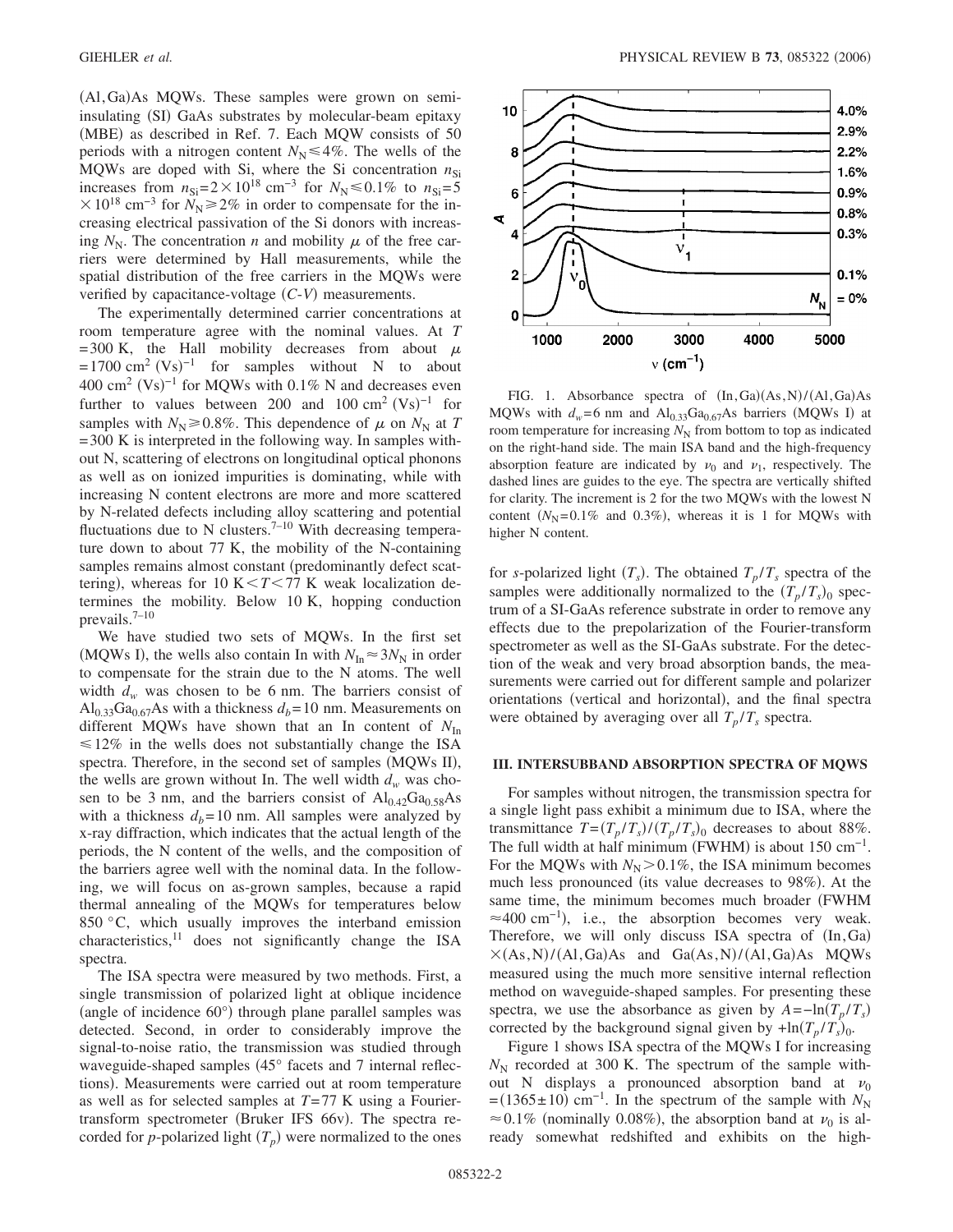

FIG. 2. Absorbance spectra of  $Ga(As, N)/(Al, Ga)As$  MQWs with  $d_w = 3$  nm and  $Al_{0.42}Ga_{0.58}As$  barriers (MQWs II) at room temperature for increasing  $N_N$  from bottom to top as indicated on the right-hand side. The main ISA band (low-frequency absorption features) is indicated by  $\nu_2$  ( $\nu_3$  and  $\nu_4$ ). The dashed lines are guides to the eye. The spectra are vertically shifted for clarity. The offsets *A* are 3.5 for  $N_N$ =0.1%, 6 for 0.3%, 7 for 0.8%, 8 for 1%, and 9 for 2.4%.

frequency side a strong asymmetric broadening. This trend continues in the ISA spectrum for the sample with  $N_N$ = 0.3%, which shows besides the very broad band at  $\nu_0$  $=(1212 \pm 10)$  cm<sup>-1</sup> a second absorption band at  $v_1$  $=(2930 \pm 30)$  cm<sup>-1</sup>, where the intensity of both absorption bands is already remarkably reduced with respect to the ISA band of the MQW without N. With increasing  $N_N$  up to 1.6%, the small decrease of  $\nu_0$  continues, and the spectral feature at  $\nu_1$  disappears due to broadening effects. Finally, for the samples with  $N_N \ge 2.2\%$ , the wave number  $\nu_0$  slightly increases with increasing  $N_N$  and reaches the value  $\nu_0$  $=(1405 \pm 10)$  cm<sup>-1</sup> for  $N_N = 4\%$ .

The ISA spectra of the MQWs II are shown in Fig. 2 for increasing N content recorded at 300 K. The spectrum of the sample without N shows a pronounced absorption band at  $v_2$ =(1820±15) cm<sup>-1</sup>. However, in contrast to the ISA spectrum of the MQW I with  $N_N = 0$ , the main ISA band for the MQW II with  $N_N = 0$  exhibits already a strong asymmetric broadening on the high-frequency side. For the spectrum of the sample with  $N_N \approx 0.1\%$ , the main ISA band is clearly blueshifted, and the asymmetry on the high-frequency side persists. With a further increase of  $N<sub>N</sub>$ , the intensity of the ISA bands remarkably decreases, and on the low-frequency side of the band at  $\nu_2$  a weak very broad absorption feature appears at  $\nu_3 \approx 1900 \text{ cm}^{-1}$ . Finally, in the spectrum of the sample with  $N_N = 2.4\%$ , the main ISA band disappears, the low-frequency feature remains, and a new feature appears at about  $2750 \text{ cm}^{-1}$ .

For 77 K, the dependence of the ISA spectra on the nitrogen content is almost the same as for 300 K. We believe that this observation can be explained as follows. First, due to the high concentration of free carriers in the samples, the electron gas is nearly degenerate. Therefore, the electron distribution in the occupied first subband as well as in the almost unoccupied second subband hardly changes with decreasing temperature down to 77 K. Second, as discussed in Sec. II, the strong scattering of the electrons on N-related defects for the N-containing MQWs does not change for temperatures between 77 and 300 K. Therefore, the large FWHM of the ISA bands remains with decreasing temperature down to 77 K.

### **IV. THREE-BAND k·p HAMILTONIAN FOR**  $Ga(As, N)/(Al, Ga)As MQWS$

The small redshift observed in MQWs I and II with increasing N content is the essential experimental result. This is in contrast to an expected blueshift, if the influence of N is only taken into account on the band offset. Therefore, we will focus on analyzing the IST energies as a function of  $N_N$ . The second important feature of all ISA bands of the MQWs with  $N_N$  > 0.2% is the remarkable reduction of their intensity and the strong increase of their FWHM. We believe that these features are predominantly caused by the strong scattering of electrons on N-related defects (cf. Sec. II) and are not determined by the oscillator strengths of these ISTs. Therefore, a quantitative description of the line shape requires a scattering theory for the free carriers on N-related defects, which is beyond the scope of this investigation.

While the MQWs I contain indium in the wells, this is not the case for the MQWs II. However, for the MQW I with the largest In content, the change in the wave number  $v_{12}$  of the IST from the ground  $(1)$  to the first excited subband  $(2)$  is smaller than the uncertainty of the experimental value  $\nu_0$ . Therefore, in the following, we will ignore the influence of indium on the conduction band structure, and the energies of the subbands are only calculated for  $Ga(As, N)/(Al, Ga)As$ MQWs within a three-band **k**·**p** approximation. This threeband  $\mathbf{k} \cdot \mathbf{p}$  model takes into account the effect of N on the conduction band structure and the nonparabolicity in the  $Ga(As, N)$  wells as well as the  $(A1, Ga)As$  barriers. The conduction band structure of each individual layer within a heterostructure is described by the tight-binding Hamiltonian<sup>2,3</sup>

$$
\hat{H} = \begin{pmatrix}\nE_{\rm N} + \alpha_{\rm N} k_z^2 & V_{\rm NC} - \alpha_{\rm N} c k_z^2 & P_{\rm N} k_z \\
V_{\rm NC} - \alpha_{\rm N} c k_z^2 & E_C - \alpha_C k_z^2 & P_1 k_z \\
P_{\rm N} k_z & P_1 k_z & E_V + \alpha_V k_z^2\n\end{pmatrix},
$$
\n(1)

where  $k<sub>z</sub>$  denotes the component of the wave vector along the growth direction of the MQWs.  $E_N$ ,  $E_C$ , and  $E_V$  are the energies of the original states, taking into account that their energies are slightly changed due to the N incorporation (disorder and band tails, formation of clusters, partial breakdown of **k**-selection rules, etc.). The coefficients  $\alpha$  are related to the effective masses of the different states. For the localized N state, a very flat dispersion is used, which corresponds to a very large effective mass.<sup>2</sup> The coupling between the original states is described by the off-diagonal coefficients  $V_{NC}$ ,  $P_N$ , and  $P_1$ . The coupling between the N state and the conduction (valence) band edge disappears for  $N_N = 0$  because  $V_{NC}$  $\propto \sqrt{N_N} (P_N \propto \sqrt{N_N})$  is assumed.<sup>2</sup> The constant *P*<sub>1</sub> accounts for the coupling between the conduction and valence band edges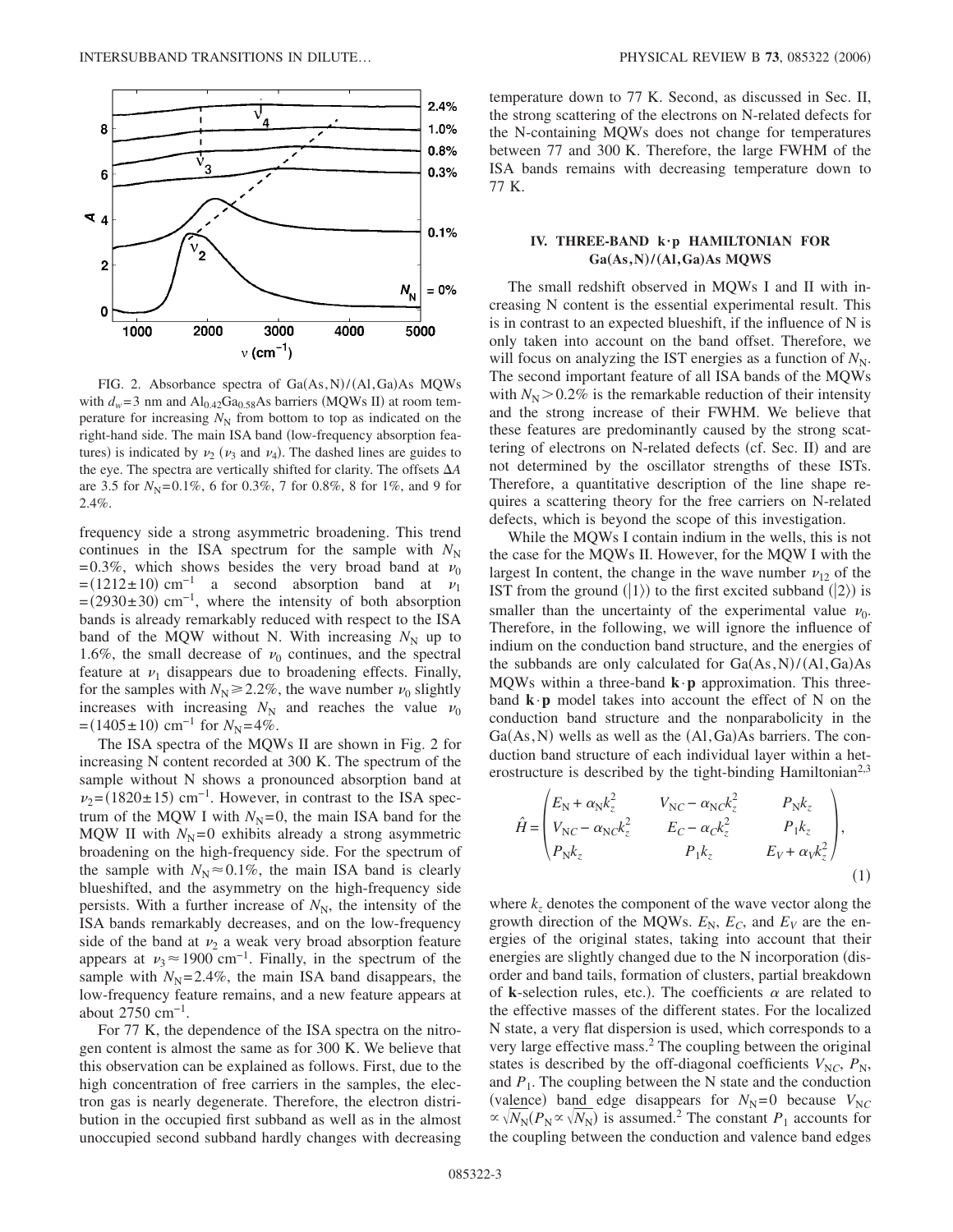

FIG. 3. Anticrossing behavior of the mixed conduction band branches  $E_+$  and  $E_-$  for bulk Ga(As,N) as a function of (a)  $k_z$ according to Eq. (1) for  $N_N$ =0, 0.5, and 2% and (b)  $N_N$  according to Eq. (2) for  $k_z = 0$ .

in GaAs at  $\Gamma$  and is independent of  $N_N$ . The  $(A1, Ga)As$  barriers are also described by the Hamiltonian in Eq. (1), with all N-depending terms as well as  $E<sub>N</sub>$  being set to zero. The parameters used in the calculation are given in Ref. 12.

For bulk  $Ga(As, N)$  at  $k_z=0$ , the Hamiltonian in Eq. (1) has three solutions, *E*+, *E*−, and *E*<sup>3</sup>

$$
E_{\pm}(N_{\rm N}, k_{z} = 0) = \frac{E_{\rm N} + E_{C}}{2} \pm \frac{1}{2} \sqrt{(E_{\rm N} - E_{C})^{2} + 4V_{\rm NC}^{2}(N_{\rm N})}
$$
  
and  $E_{3} = E_{V}$ . (2)

Figure  $3(a)$  shows the anticrossing behavior of the mixed conduction band branches  $E_+$  and  $E_-$  versus  $k_z$  in bulk Ga(As, N) for  $N_N$ =0, 0.5, and 1% according to Eq. (2), while in Fig. 3(b) the values  $E_+$  and  $E_-$  are plotted versus  $N_N$ . The energies  $E_+$  and  $E_-$  describe the pseudogap between the conduction branches for a given  $N_N$  at  $k_z = 0$  as already described within the two-band model. $^{1,2}$ 

In order to calculate the eigenstates for the heterostructure, we switch to real space by replacing in Eq.  $(1)$  the momentum *kz* by its quantum-mechanical operator  $(1/i)\partial/\partial z$ .<sup>13</sup> By assuming periodic boundary conditions for the whole structure (such as in a MQW or superlattice), we can apply a discrete Fourier transformation. The wave functions for the subbands of the complete structure are then given by

$$
\Psi_{k_z, v}(z) = \frac{1}{d} e^{ik_z d} \sum_{n,j} c_{k_z, n,j} \exp\left(\frac{2\pi ij}{d} z\right) | \mathbf{u}_n \rangle, \tag{3}
$$

where *d* denotes the period of the MQW or superlattice, *v* the subband index, *j* the Fourier expansion index, and  $\mathbf{u}_n$  (*n*  $=1,2,3$ ) the base vectors of the three-band  $\mathbf{k} \cdot \mathbf{p}$  model. In this basis, the eigenvalue equation for the heterostructure can be written as

$$
\sum_{n',j'} H_{nj,n'j'}(k_z) c_{k_z v,n'j'} = E_{k_z v} c_{k_z v,nj},\tag{4}
$$

with the matrix elements denoted by

$$
H_{nj,n'j'}(k_z) = \frac{1}{d} \int_0^d dz \exp\left(\frac{-2\pi i \overline{j}}{d} z\right)
$$

$$
\times \langle u_n | H(z) | u_{n'} \rangle \exp\left(\frac{-2\pi i \overline{j'}}{d} z\right), \qquad (5)
$$

where  $\bar{j} = j + q_z$ ,  $-\frac{1}{2} \leq q_z \leq 1/2$ , and  $k_z = 2\pi q_z/d$ . The matrix elements  $\langle u_n | H(z) | u_{n'} \rangle$  of the Hamiltonian that describes the MQW structure are analytically calculated assuming that the confinement potentials are constant within each layer. Putting everything together, the eigenstates of the complete MQW structure are calculated from the eigenvalue equation of a Hermitian matrix

$$
\hat{H}_{jj'} = \sum_{m=0}^{n} \begin{pmatrix} E_{N_m} + \alpha_{N_m} \left( \frac{2\pi}{d} \right)^2 j'^2 & V_{NCm} - \alpha_{NCm} \left( \frac{2\pi}{d} \right)^2 j'^2 & P_{N_m} \frac{2\pi}{d} j' \\ V_{NCm} - \alpha_{NCm} \left( \frac{2\pi}{d} \right)^2 j'^2 & E_{C_m} - \alpha_C \left( \frac{2\pi}{d} \right)^2 j'^2 & P_1 \frac{2\pi}{d} j' \\ P_{N_m} \frac{2\pi}{d} j' & P_1 \frac{2\pi}{d} j' & E_{V_m} + \alpha_V \left( \frac{2\pi}{d} \right)^2 j'^2 \end{pmatrix} \times g_m(j, j'),
$$
\n(6)

where

$$
g_m(j,j') = \begin{cases} (d_m - d_{m-1})/d & \text{for } j = j', \\ \{1/[2\pi(j'-j)]\} \{ \exp[2\pi(j'-j)d_m/d] - \exp[2\pi(j'-j)d_{m-1}/d] \} & \text{for } j \neq j'. \end{cases}
$$
(7)

In deriving this form for the matrix, the modified Galerkin method $14$  has been applied. The solution of the eigenvalue problem is straightforward. In the numerical procedure, we approximate the solution by only taking into account a finite number of Fourier coefficients  $|j|$  and  $|j'| \leq 300 = j_{\text{max}}$  so that convergence is achieved. In Eq.  $(7)$ ,  $d_m$  denotes the *z* coor-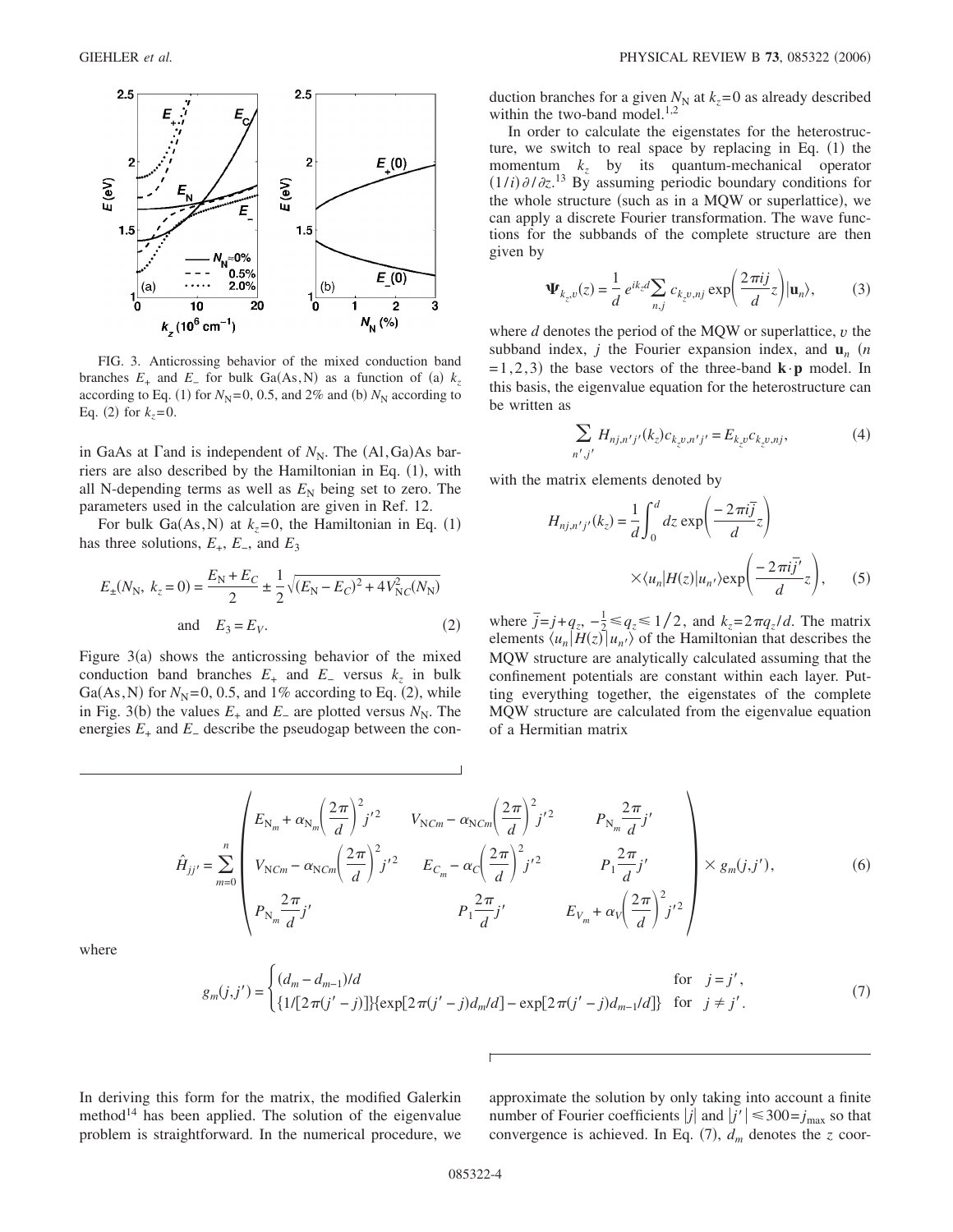

FIG. 4. Conduction subband structure for  $Ga(As, N)/(Al, Ga)As$ MQWs with  $d_w = 6$  nm and  $Al_{0.33}Ga_{0.67}As$  barriers (MQWs Ib). (a)  $|\Psi|^2$  calculated for small N content. The thick solid lines represent the original bound states  $|1\rangle$  and  $|2\rangle$  in the quantum well for  $N_N$ = 0. The thin solid lines indicate the N-like states, which are caused by the localized N state at  $E_N$  for very low N content. (b)  $|\Psi|^2$  for  $N_{\rm N}=1\%$ . The lines represent  $|\Psi|^2$  of the mixed subbands formed due to the coupling between the original bound and the N-like states in the quantum well.

dinate of the *m*th interface along the growth direction, where  $d_0$ =0 was assumed so that  $d_n = d$ . For bulk materials (a single layer), the Hamiltonian in Eq. (6) becomes block diagonal with  $3 \times 3$  submatrices, because  $g_m(j, j') = \delta_{jj'}$ , and the eigenvalues of this block matrix describe the band structure.

# **V. COMPARISON OF THE CALCULATED INTERSUBBAND TRANSITION ENERGIES WITH EXPERIMENTAL DATA FOR Ga(As,N)/(Al,Ga)As MQWS**

In this section, we apply the solution of the eigenvalue problem of the matrix given in Eq. (6) to the conduction band structure of Ga(As, N)/(Al, Ga)As MQWs. At first, we discuss the data, which were calculated for MQWs with  $d_w$  $= 6$  nm and  $Al_{0.33}Ga_{0.67}As$  barriers. These heterostructures are labeled MQWs Ib, since they have the same layer structure as the experimentally investigated samples MQWs I, but do not contain In in the wells. Figure 4 shows the calculated band structure for two MQWs Ib. For the MQW Ib without any nitrogen [cf. Fig.  $4(a)$ ], the quantum well contains two bound states  $|1\rangle$  and  $|2\rangle$ , which are indicated as thick solid lines. For this MQW, the discontinuity of the conduction band is determined by  $E_C[\text{GaAs}]$  and  $E_C[\text{Al}_{0.33}\text{Ga}_{0.67}\text{As}]$ . In  $Ga(As, N)$  with very low N content, a localized N state is formed at  $E_N$ =1.65 eV (Ref. 1) indicated in Fig. 4 by the dashed line and included in Eq. (6) by the  $E_{N_m}$ -dependent diagonal element. An important consequence of Eq. (6) is that due to the QW confinement the *localized N state creates an additional set of N-like states in each quantum well above*  $E_N$ , which are indicated in Fig.  $4(a)$  as thin solid lines. Due to the large effective mass of the N state and the small energy difference between the barrier and  $E_N$ , the energy separation between neighboring N-like levels is smaller than the one between the original quantum well states  $|1\rangle$  and  $|2\rangle$ . For



FIG. 5. Calculated energies for the subbands of Ga(As, N)/(Al, Ga)As MQWs with  $d_w = 6$  nm and  $Al_{0.33}Ga_{0.67}As$ barriers (MQWs Ib) vs N content (solid and dotted lines). The dashed-dotted lines represent the conduction band edges of GaAs and  $Al<sub>0.33</sub>Ga<sub>0.67</sub>As$ , while the dashed lines indicate the energies  $E_{+}(N_{\rm N})$  and  $E_{-}(N_{\rm N})$  for the two conduction band branches of Ga(As, N) [Eq. (2)]. The IST from the ground  $|1\rangle$  into the first excited subband  $|2\rangle$  is indicated by  $\nu_{12}$ .

 $N_{\rm N}$   $>$  0.3%, the energy of the bottom of the quantum well shifts according to Eq. (2) from  $E_C[GaAs]$  to  $E_-(N_N)$ , whereas the energy of the top of the quantum well increases from  $E_c[(\text{Al},\text{Ga})\text{As}]$  to  $E_+(N_N)$ . While in Ref. 6 only the increase in the band offset was taken into account in the calculation of the subband energies for  $(In, Ga)(As, N)/$ GaAs MQWs, the three-band **k**·**p** model in Sec. IV explicitly includes the nonparabolicity and the coupling of the states at  $E_C$  and  $E_V$  with the ones at  $E_N$ , which is described in Eq. (6) by the N-dependent off-diagonal elements. For  $N_N$  $= 0$ , this coupling disappears. However, for  $N_{\rm N} > 0$ , these offdiagonal terms cannot be neglected anymore. Due to this coupling, *the N-like states in the quantum wells mix with the original ones* already present for  $N_N = 0$ .  $|\Psi|^2$  of these mixed subbands is shown by the lines in Fig. 4(b) for  $N_N = 1\%$ .

In Fig. 5, the calculated subband energies  $E_i(N_N)$ , where  $i=1,2,\ldots,3(2j_{\text{max}}+1)$  denotes the index of the newly formed mixed subband, are plotted as solid and dotted lines for the MQWs Ib. For a better overview, the high-frequency as well as the low-frequency conduction band branches of Ga(As, N)  $(E_$  and  $E_+$ , respectively) are also included in the figure as dashed lines, while the original energies of the bottom and the top of the quantum well  $(E_C[GaAs]$  and  $E_C[(\text{Al}_{0.33}\text{Ga}_{0.67})\text{As}]$ , respectively) are indicated as dasheddotted lines. The newly formed mixed bound states exhibit alternating anticrossings and crossings with increasing energy as expected from the symmetry of the subbands (cf. Fig. 5). However, the anticrossing behavior is not the subject of the present study. Figure 5 clearly shows the formation of the mixed subbands as well as their redshift with increasing  $N_N$ .

The calculated wave number  $\nu_{12}(N_N) = E_2(N_N) - E_1(N_N)$ for the IST from the ground  $|1\rangle$  into the first excited subband  $|2\rangle$  is plotted in Fig. 6 as a solid line. The redshift of all newly formed mixed subbands causes the important effect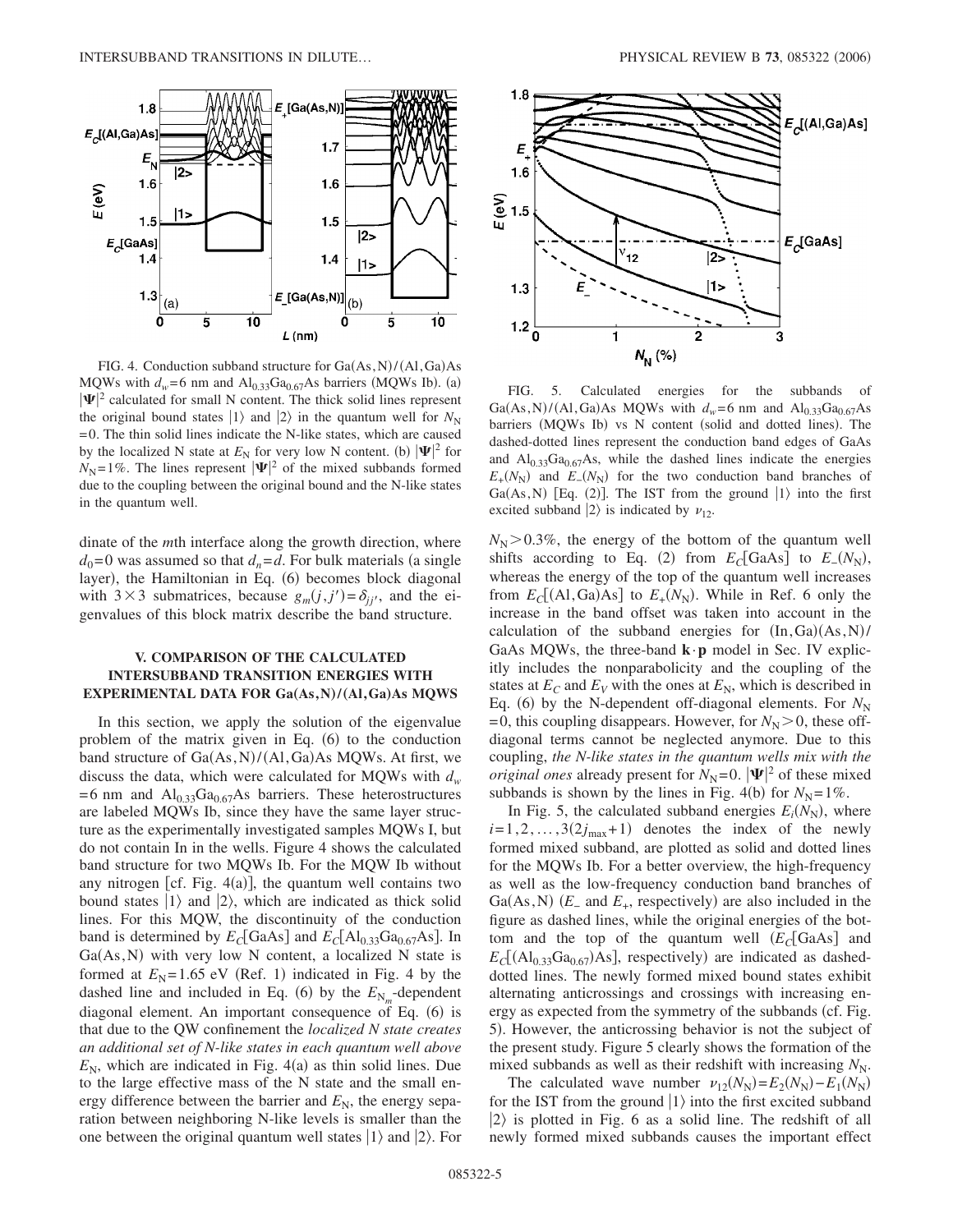

FIG. 6. Semilogarithmic plot of the measured (symbols) and calculated (lines) wave numbers for ISTs in  $Ga(As, N)/(Al, Ga)As$ MQWs with  $d_w = 6$  nm and  $Al_{0.33}Ga_{0.67}As$  barriers (MQWs I and Ib) vs N content. The wave number  $\nu_0$  for the main absorption band  $(\nu_1$  for the high-frequency absorption feature) in the ISA spectra of the MQWs I shown in Fig. 1 is marked as dots (squares). The solid line indicates the calculated wave number  $\nu_{12}$  for the IST from the ground into the first excited subband. The dashed (dotted) line denotes the IST from the ground state into the continuum above the  $\text{Al}_{0.33}\text{Ga}_{0.76}\text{As}$  barriers [above the upper pseudogap at  $E_{+}(N_{\text{N}})$  of the  $Ga(As, N)$  wells]. Note that the gaps in the solid line reflects the minigap in the conduction subband structure of Fig. 5.

that the IST energy  $v_{12}$  decreases very rapidly with increasing nitrogen content for  $N<sub>N</sub> \le 0.3\%$ . With a further increase of  $N_N$ , the value of  $\nu_{12}$  reaches a minimum at  $N_N \approx 0.5\%$  and then slightly increases. In Fig. 6, the measured wave numbers  $\nu_0$  for the main ISA band of the MQWs I are marked as dots. These data were taken from the maxima of the main absorption band in the ISA spectra shown in Fig. 1. Figure 6 shows that the calculated values  $v_{12}(N_N)$  for the MQWs Ib are in good agreement with the measured N dependence of  $\nu_0(N_N)$  for the MQWs I. Therefore, we attribute the main absorption band in the ISA spectra of the MQWs I to the IST from the ground  $|1\rangle$  into the first excited subband  $|2\rangle\left[\nu_0\right]$  $= \nu_{12}(N_{\rm N})$ . Note that deviations between the calculated and the measured energies may occur for several reasons. First, electron-electron interactions, in particular the depolarization shift, are neglected in the calculations. Second, the coupling between plasmons and ISTs is not taken into account. Third, the influence of In on the conduction band structure is not included as mentioned above. Fourth, due to the large width of the ISA minima, the uncertainty of the  $\nu_0$  values is rather large. Furthermore, the strong asymmetry of the absorption minima may result in some systematic deviations. Fifth, due to the strong free-carrier scattering as indicated by the broad minima in the ISA spectra in Figs. 1 and 2, the coupling between the N-like and the original quantum states in the wells may by reduced, which causes an additional frequency shift for the intersubband excitations, which is not taken into account in this study. Such damping effects reduce the anticrossing of any coupled elementary excitations in a solid.15

In the MQWs Ib containing N, several mixed subbands are formed as discussed above and shown in Figs. 4(b) and 5.



FIG. 7. Conduction subband structure for Ga(As, N)/(Al, Ga)As MQWs with  $d_w = 3$  nm and  $\text{Al}_{0.42}\text{Ga}_{0.58}\text{As barriers}$  (MQW II). (a)  $|\Psi|^2$  calculated for small N content. The thick solid line represents the original bound state  $|1\rangle$  in the quantum well, which is already present for  $N_N$ =0. The thin solid lines indicate the N-like states, which are caused by the localized N state at  $E<sub>N</sub>$  for very low N content. (b)  $|\Psi|^2$  calculated for  $N_N$ =1%. The lines represent  $|\Psi|^2$  of the mixed subbands formed due to the coupling between the original bound and the N-like states in the quantum well.

Therefore, we also expect transitions from the ground state  $|1\rangle$  into higher subbands than the second one, but with a decreasing oscillator strength with increasing subband separation. We assume that these transitions cause the strong asymmetric broadening on the high-frequency side of the main ISA band at  $\nu_0$  shown in Fig. 1. Furthermore, for sufficiently high N concentration  $(N_N \approx 0.3\%)$ , the density of the higher subband levels becomes large enough in order to also enable ISTs from the ground state  $|1\rangle$  into the continuum above the barrier  $E_C[AI_{0.33}Ga_{0.67}As]$ , which are denoted in Fig. 6 by  $v_{\text{lex}}$  (dashed line). With a further increase of  $N_{\text{N}}$ beyond 0.3%, the high-frequency edge  $E_{+}(N_{N})$  of the quasigap [Eq. (2)] exceeds the energy of the barriers  $E_C[(\text{Al},\text{Ga})\text{As}]$  and extends into the quasicontinuum above the barrier. This may cause ISTs from the subband  $|1\rangle$  into states with an energy  $E \ge E_+[\text{Ga}(\text{As}, \text{N})]$ . In Fig. 6, these transitions are denoted by  $v_{1N}$  (dotted line). From a comparison of the dashed and dotted lines with the high-frequency absorption feature at  $\nu_1$  for the MQWs I with  $0.3\% \le N_N$  $\leq 1\%$  as taken from Fig. 1 (squares in Fig. 6), we conclude that the ISA band at  $v_1$  is caused by a bound-to-continuum transition.

For a further demonstration of the formation of new subbands in the wells, we have investigated ISTs in  $Ga(As, N)/(Al, Ga)$ MQWs with  $d_w = 3$  nm and Al<sub>0.42</sub>Ga<sub>0.58</sub>As barriers (MQWs II). The corresponding ISA spectra are shown in Fig. 2. Due to the small width of the quantum wells, the MQWs II exhibit for  $N<sub>N</sub> = 0$  only one bound state  $|1\rangle$  in the well as shown by the thick solid line in Fig. 7(a). Therefore, the MQWs II should exhibit only a bound-to-continuum IST, even if the energy of the bottom (top) of the quantum well decreases (increases) with increasing  $N_N$  according to Eq. (2). However, within the three-band **k**·**p** model of Sec. IV, additional N-like states are created in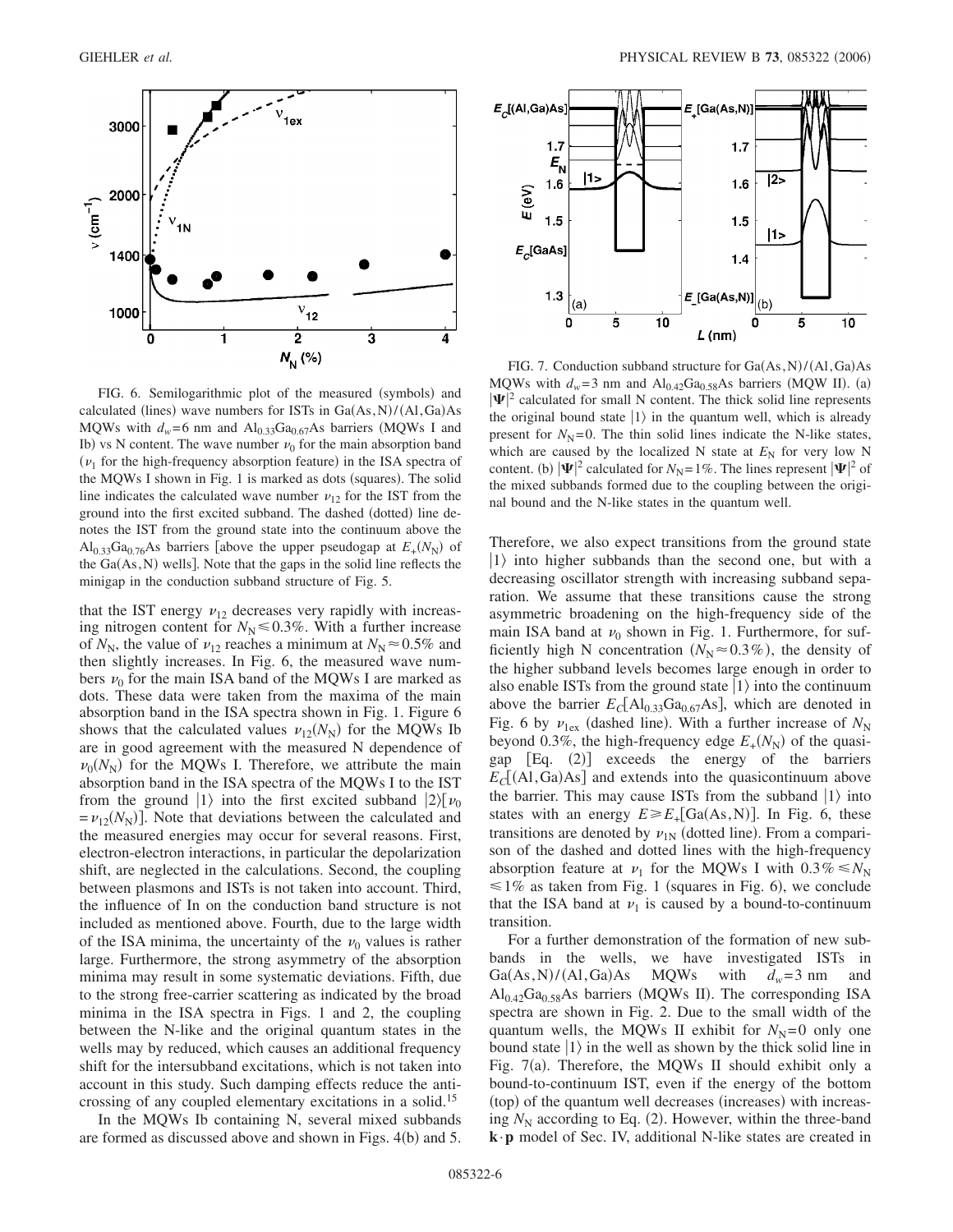

FIG. 8. Calculated energies for the subbands of Ga(As, N)/(Al, Ga)As MQWs with  $d_w = 3$  nm and  $Al_{0.42}Ga_{0.58}As$ barriers (MQWs II) vs N content (solid and dotted lines). The dashed-dotted lines represent the conduction band edges for GaAs and  $Al_{0.42}Ga_{0.58}As$ , while the dashed lines indicate the energies  $E_{+}(N_{\rm N})$  and  $E_{-}(N_{\rm N})$  for the two conduction band branches of Ga(As, N) [Eq. (2)]. The IST from the ground  $|1\rangle$  into the first excited subband  $|2\rangle$  is indicated by  $\nu_{12}$ .

the wells, which are shown for small values of  $N<sub>N</sub>$  in Fig. 7(a) as thin solid lines. The coupling of these states with the original bound state in the well results in the formation of several new mixed subbands with the corresponding  $|\Psi|^2$ shown in Fig. 7(b) for the MQW II with  $N_N = 1\%$ . The energies of these new mixed subbands for the MQWs II are plotted in Fig. 8 as a function of  $N<sub>N</sub>$  as solid and dotted lines. Figure 8 shows that within the three-band  $\mathbf{k} \cdot \mathbf{p}$  model more than one bound state is present in the wells of the MQWs II for  $N_{\rm N}$  $\geq$  0.3%. Therefore, we expect also a bound-to-bound IST  $|1\rangle \rightarrow |2\rangle$  in the MQWs II, if the N concentration and, therewith, the density of states of the new mixed subbands is sufficiently large.

In Fig. 9, the calculated (measured) energies for different ISTs in the MQWs II are shown versus  $N_N$  as lines (symbols). At first, we analyze the main ISA band at  $\nu_2$ , which is indicated in Fig. 9 by the dots. The dotted line in Fig. 9 represents the calculated energies for the IST from the ground state  $|1\rangle$  into the quasicontinuum above the  $\text{Al}_{0.42}\text{Ga}_{0.58}\text{As}$  barriers, which is denoted by  $v_{1\text{ex}}$ . For the MQW II with  $N_N = 0$ , the calculated value of  $v_{\text{lex}}$  agrees exactly with the measured one indicating that the main ISA band is due to such a bound-to-continuum transition above the (Al, Ga)As barriers. This assignment is also supported by the strong asymmetric broadening on the high-frequency side of the main ISA band (cf. Fig. 2), which is typical for such a transition.<sup>16,17</sup> With increasing  $N_N$ , the energy of the bottom of the quantum well decreases according to  $E_-(N_N)$  resulting in an increasing wave number  $v_{\text{lex}}$  for this IST. For  $N_N$  $\geq 1\%$ , the energy  $E_{+}(N_{N})$  of the upper conduction band branch exceeds the one of the barriers  $E_C[A]_{0.42}Ga_{0.58}As$ . Therefore, the IST now occurs from the ground state  $|1\rangle$  into the continuum above the pseudogap at  $E_{+}(N_{N})$  of the Ga(As, N) wells. In Fig. 9, this IST is denoted by  $v_{1N}$ 



FIG. 9. Semilogarithmic plot of the measured (symbols) and calculated (lines) wave numbers for ISTs in  $Ga(As, N)/(Al, Ga)As$ MQWs with  $d_w = 3$  nm and  $Al_{0.42}Ga_{0.58}As$  barriers (MQWs II) vs N content. The wave number  $\nu_2$  for the main absorption band  $(\nu_3$  for the low-frequency absorption feature) in the ISA spectra of the MQWs II shown in Fig. 2 is marked as dots (squares), whereas the triangle indicates an additional absorption feature. The solid line indicates the calculated wave number  $v_{12}$  for the IST from the ground into the first excited subband. The dashed (dotted) line denotes the IST from the ground state into the continuum above the  $\text{Al}_{0.42}\text{Ga}_{0.58}\text{As}$  barriers [above the upper pseudogap at  $E_{+}(N_{\text{N}})$  of the  $Ga(As, N)$  wells]. Note that the gaps in the lines reflect the minigaps in the conduction subband structure of Fig. 8.

(dashed line). A comparison of the measured wave number  $\nu_2$  of the main ISA band (dots) with the calculated values  $\nu_{1N}$ for the MQWs II suggests that the main ISA band at  $\nu_2$  is caused by such a bound-to-continuum IST for  $N<sub>N</sub> \ge 1\%$ .

In the following, we analyze the wave numbers  $\nu_3$  of the low-frequency spectral feature in the ISA spectra of the MQWs II with  $N_{\rm N} \ge 0.8\%$  (cf. Fig. 2). The values of  $\nu_3$  are marked in Fig. 9 by squares. The appearance of this spectral feature below the bound-to-continuum transition at  $\nu_2$  must be due by a second bound state in the quantum well, which is predicted by our three-band BAC model as shown in Fig. 8 for  $N_{\rm N}$  > 0.3%. The calculated wave number  $\nu_{12}(N_{\rm N})$  for the  $|1\rangle \rightarrow |2\rangle$  IST for the MQWs II is indicated as the solid line in Fig. 9. This plot shows that the additional low-frequency absorption feature at  $v_3$  measured for the MQWs II with  $N_{\rm N}$ =2.4% approaches the calculated values  $v_{12}$  [ $v_3$  $\approx \nu_{12}(N_N)$ ]. Therefore, we assume that the ISA band at  $\nu_3$  is an additional confirmation that the model presented in Sec. IV actually describes the influence of N on bound-tobound as well as bound-to-continuum ISTs in  $Ga(As, N)/(Al, Ga)As$  MQWs. The deviation of the wave numbers of the spectral feature at  $\nu_3$  for the MQWs with  $N_{\rm N}$   $\leq$  1% from the calculated  $\nu_{12}$  values (solid line) may be due to a spectral overlap of the low-frequency ISA spectral feature at  $\nu_3$  with the strong main ISA band of the bound-tocontinuum IST at  $\nu_2$ . Finally, we note that the wave number of the additional absorption feature for the MQW II with  $N_{\rm N}$ =2.4% indicated by the triangle in Fig. 9 nearly agrees with the calculated wave number for the IST from the first into the fourth subband.